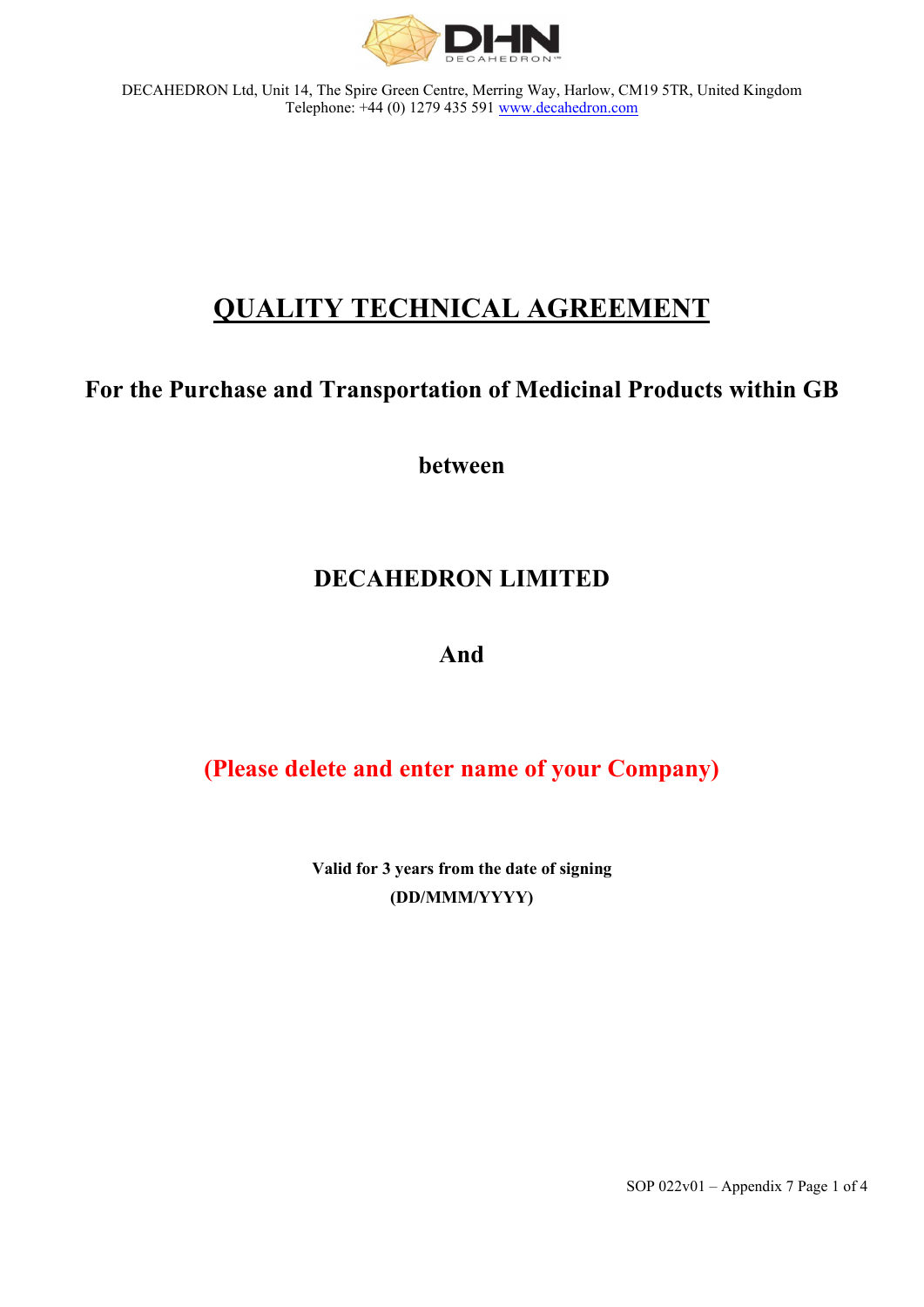

This agreement is made between:-

| DECAHEDRON LIMITED, of Unit 14, The Spire Green Centre, Merring Way, Harlow, CM19 5TR, |
|----------------------------------------------------------------------------------------|
| Hereinafter called "Supplier" and                                                      |
|                                                                                        |
|                                                                                        |
| Delivery address if different from above                                               |
|                                                                                        |
|                                                                                        |

Hereinafter called "Customer"

### **1. OBJECT**

The object of this agreement is to set out the arrangements and responsibilities between Supplier and Customer, as required under current EU Good Distribution Practice (hereinafter referred to as 'cGDP') guidance (2013/C343/01), and as set out in Directive 2001/83/EC, as amended, for the purchase, storage and transportation of pharmaceutical products for parallel distribution within the European Economic Area.

EU GDP Guidance (2013/C343/01), Chapter 9 (Transportation) states, in principle, that '*it is the responsibility of the Supplying wholesaler to protect medicinal products against breakage, adulteration and theft, and to ensure that temperature conditions are maintained within acceptable limits during transport'.*

It is, however, a generally accepted principle in the pharmaceutical distribution industry that customers purchase goods on an 'ex-factory' or 'ex-works' basis, that is to say, that all responsibility for the condition of the goods concerned passes immediately they are collected, or loaded for transport by the supplier, (completion of the sale), and that this modifies the nature of the cGDP relationship between supplier and customer. However, Decahedron will supply goods under the minimum of FCA incoterms, i.e. through their approved transportation company at the cost to the customer.

Nevertheless, cGDP places differing burdens of responsibility on both parties in these transactions, and this technical agreement, therefore, addresses the respective responsibilities of the parties in this modified perspective.

### **2. RESPONSIBILITIES**

### **a) Of the Supplier**

(i) Quality Management: the supplier confirms that they operate the requisite quality system demanded by cGDP. They further confirm that goods provided to the customer have been SOP  $022v02$  – Appendix 7 Page 2 of 4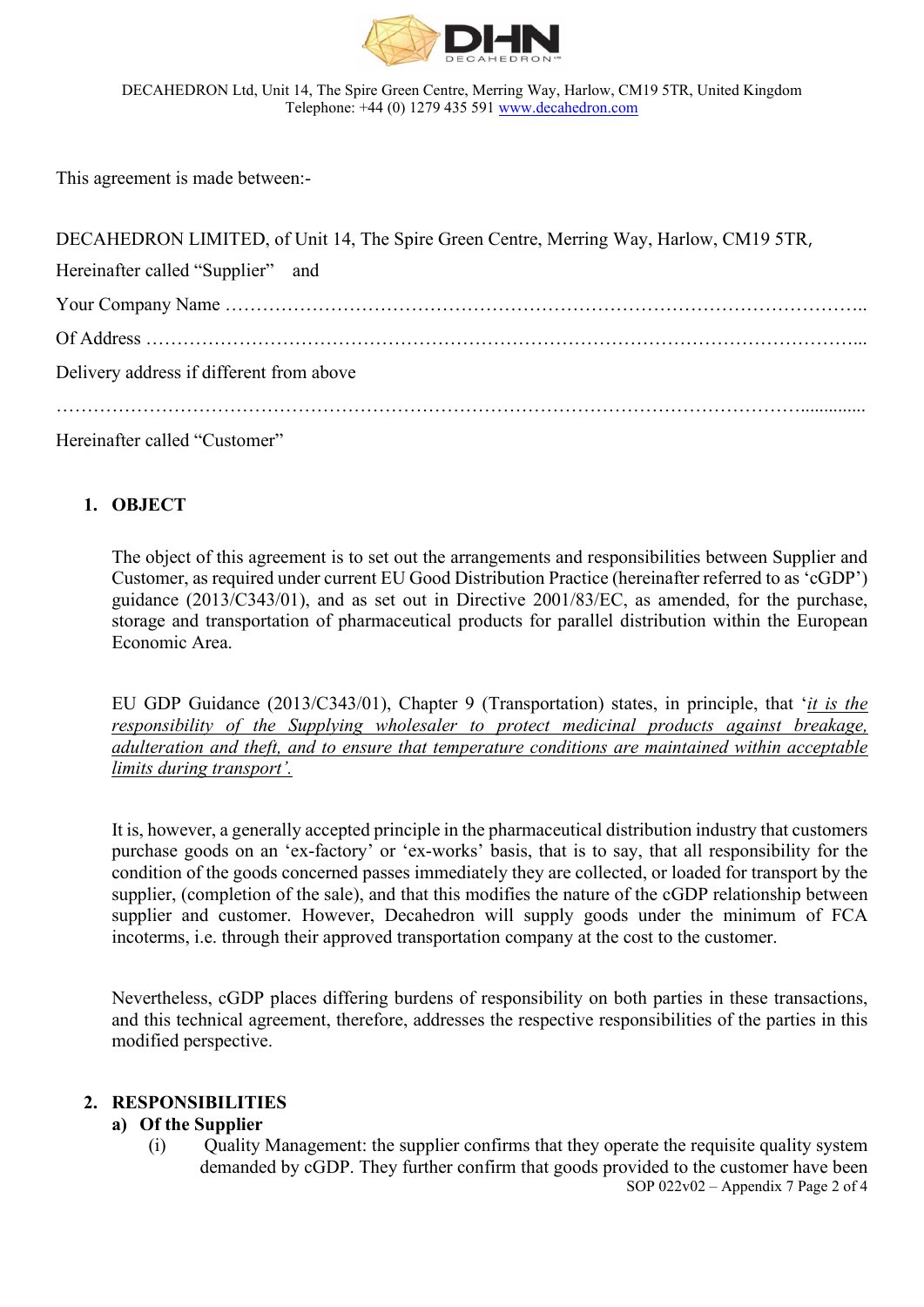

placed in free circulation onto the EEA market, and that such sale complies with all relevant national pharmaceutical regulations with regard to their legal sale.

- (ii) Personnel: the supplier confirms their observance of cGDP and they employ sufficient competent personnel to carry out the task required, and that the Responsible Person is suitably qualified.
- (iii) Premises and Equipment: the supplier confirms that they maintain suitable and adequate premises, installations and equipment, so as to ensure proper storage and distribution of medicinal products. In particular, the premises should be clean, dry and maintained within acceptable temperature limits, in accordance with cGDP.
- (iv) Documentation: the supplier confirms that they maintain an adequate documentation system to record all written procedures, instructions, contracts, records and data, in paper or electronic form, and in accordance with cGDP.
- (v) Operations: the customer confirms that their operations are in accordance with the requirements of cGDP.
- (vi) Complaints, Returns, suspected Falsified Medicinal Products and medicinal product Recalls: the supplier confirms their adherence to the principle and practice of cGDP. The supplier confirms that they will notify the customer immediately of any recall notice issued in their national market, which affects the medicinal products supplied under this agreement.
- (vii) Outsourced activities: the supplier confirms that any activity which is outsourced beyond their immediate company should be correctly defined, agreed and controlled under a written agreement, in accordance with cGDP.
- (viii) Self-Inspections: the supplier confirms that self-inspections are undertaken within a defined timeframe in order to monitor implementation and compliance with cGDP principles.
- (ix) Transportation: The supplier will notify the Customer of the manufacturers recommended storage conditions for each product. As set out in section 1 of this agreement all responsibilities regarding the condition of the medicinal products pass to the customer after they loaded for transport by the supplier (completion of the sale). The supplier will notify the Customer of the manufacturers recommended storage conditions for each product.
- (x) Audit: The supplier accepts the requirements of GDP Chapter 7.

### **b) Of the Customer:**

- (i) Quality Management: the customer confirms that they operate the requisite quality system demanded by their National Competent Authority.
- (ii) Personnel: the customer confirms their observance of the requirements of their National Competent Authority and they employ sufficient competent personnel to carry out the task required, and that the Responsible Person is suitably qualified.
- (iii) Premises and Equipment: the customer confirms that they maintain suitable and adequate premises, installations and equipment, so as to ensure proper storage and distribution of medicinal products. In particular, the premises should be clean, dry and maintained within acceptable temperature limits, in accordance with the requirements of their National Competent Authority.
- (iv) Documentation: the customer confirms that they maintain an adequate documentation system to record all written procedures, instructions, contracts, records and data, in paper or electronic form, and in accordance with the requirements of their National Competent Authority.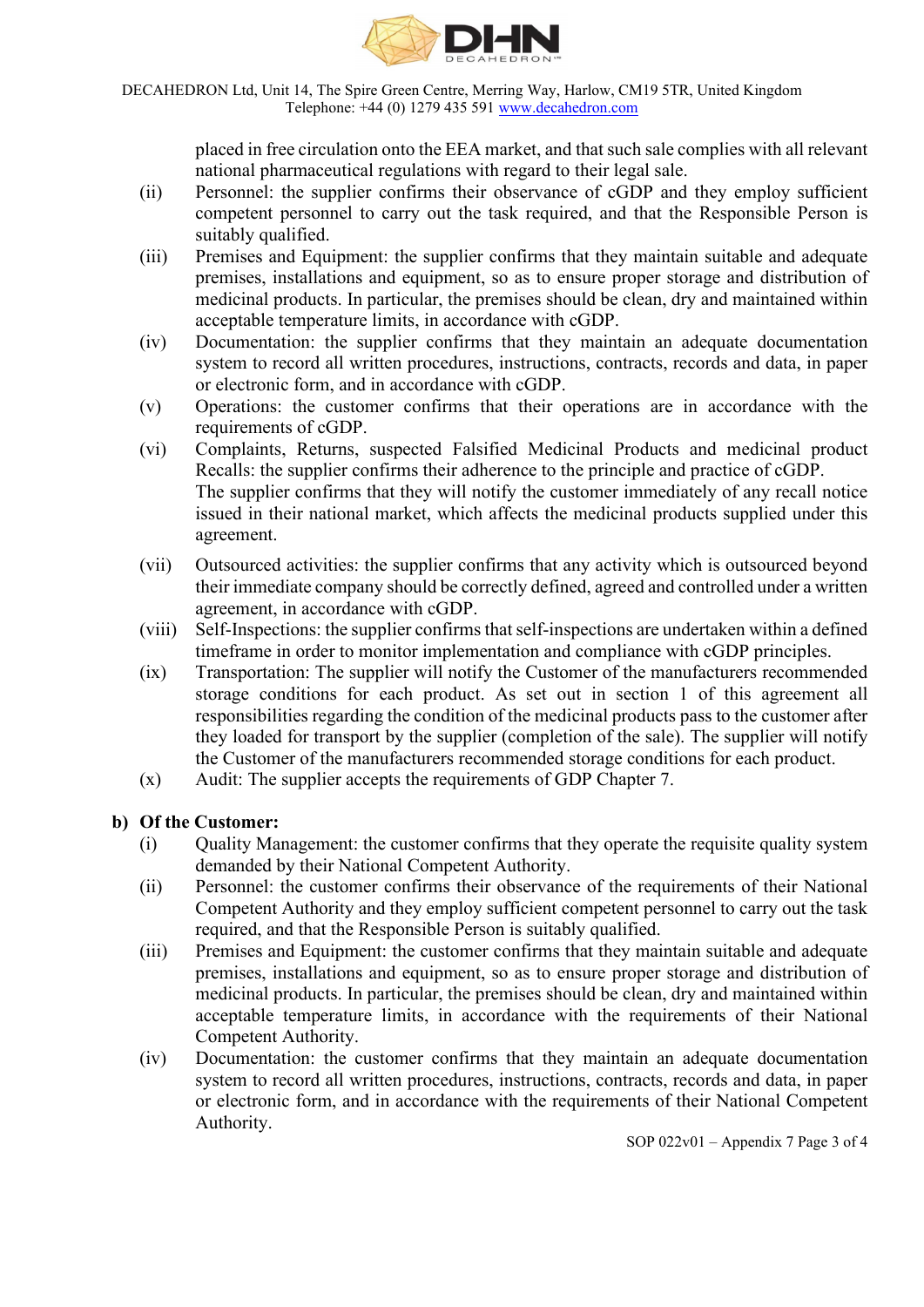

- (v) Operations: the customer confirms that their operations are in accordance with the requirements of their National Competent Authority. The customer agrees that all exported products, that are covered by a marketing authorisation granted by the EU, or by a Member State, are not allowed back into the EU either directly or via a third party.
- (vi) Complaints, Returns, suspected Falsified Medicinal Products and medicinal product recalls: the customer confirms their adherence to the principle and practice of the requirements of their National Competent Authority.
- (vii) Outsourced activities: the customer confirms that any activity which is outsourced beyond their immediate company should be correctly defined, agreed and controlled under a written agreement, in accordance with National Competent Authority.
- (viii) Self-Inspections: the customer confirms that self-inspections are undertaken within a defined timeframe in order to monitor implementation and compliance within the requirements of their National Competent Authority principles.
- (ix) Transportation: The customer confirms the use of supplier transport operation i.e. DHL medical, and that all products will be transported within the storage conditions recommended by the manufacturers. As set out in section 1 of this agreement that all responsibilities regarding the condition of the medicinal products pass to the customer after they have been loaded for transport by the supplier (completion of the sale).
- (x) Audit: The customer accepts the requirements of GDP Chapter 7.
- (xi) Consignee: The Customer confirms that, as the consignee, they are authorized or entitled to receive medicinal products for wholesale distribution or supply to the public in accordance with the applicable legal and administrative provisions of their competent authority. Products purchased from the Supplier will only be delivered to Customers licensed premises.
- (xii) Documentation: Proof of safe delivery to Customers address will be provided to Supplier; and, for export sales, customs documentation to include Bill of Lading, CMR consignment notes, C88/Single Administrative Documents (SAD) etc will be completed, fully and legibly, and provided to the supplier.

### **Approval by Customer**

| <b>Approval by Decahedron Limited</b> |
|---------------------------------------|
|                                       |
|                                       |
|                                       |

SOP  $022v01$  – Appendix 7 Page 4 of 4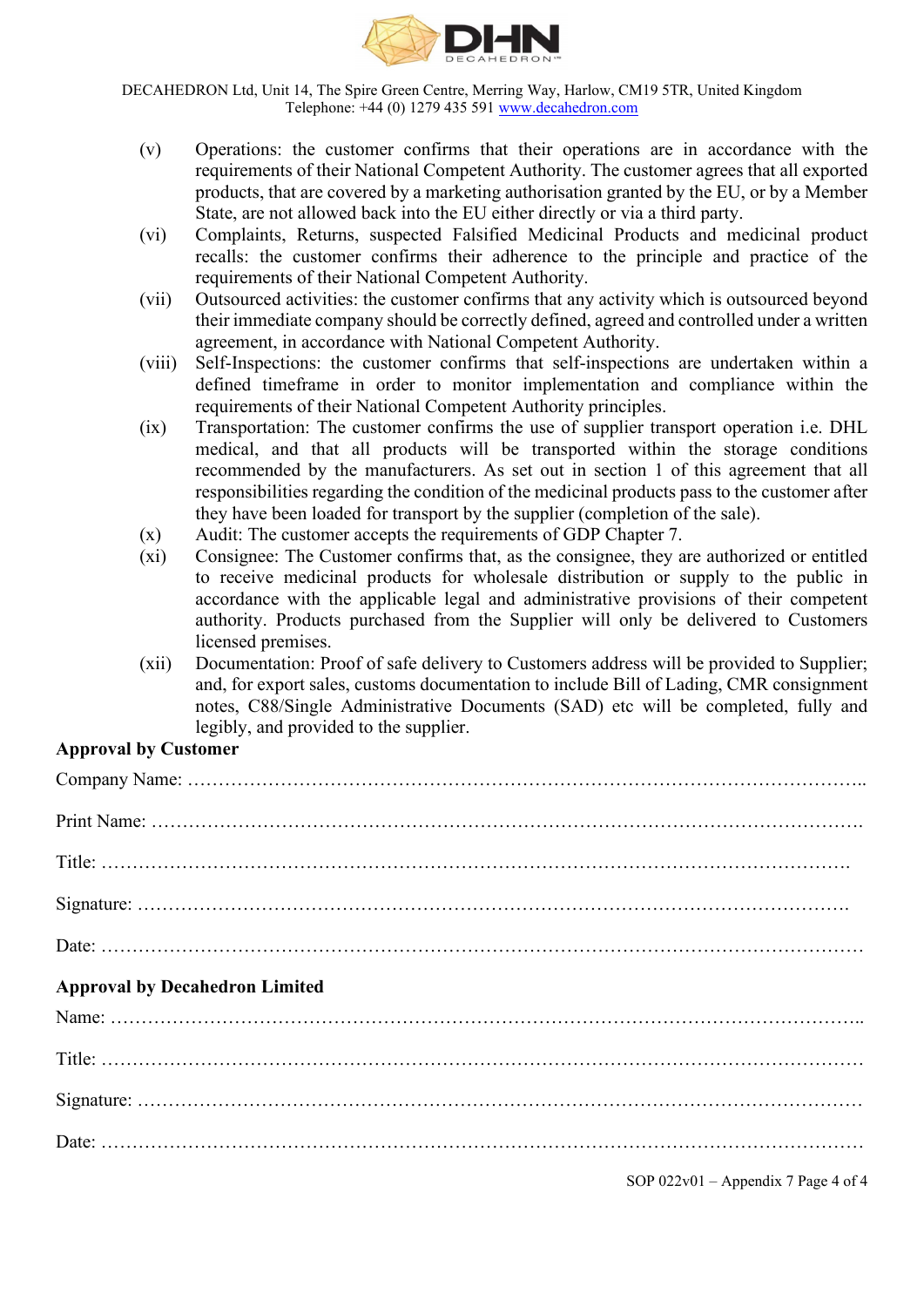

DECAHEDRON Ltd, Unit 14, The Spire Green Centre, Merring Way, Harlow, CM19 5TR, United Kingdom<br>Telephone: +44 (0) 1279 435 591 www.decahedron.com<br>**DECAHEDRON STANDARD TERMS AND CONDITIONS**<br>FOR THE SALE OF GOODS Telephone: +44 (0) 1279 435 591 www.decahedron.com N Ltd, Unit 14, The Spire Green Centre, Merring Way, Harlow, CM19 5TR, United Kingdom<br>Telephone: +44 (0) 1279 435 591 <u>www.decahedron.com</u><br>**DECAHEDRON STANDARD TERMS AND CONDITIONS**<br>FOR THE SALE OF GOODS

# FOR THE SALE OF GOODS

### 1.1 In these Conditions:

DECAHEDRON Ltd, Unit 14, The Spire Green Centre, Merring Way, Harlow, CM19 ST<br>
Telephone: +44 (0) 1279 435 591 <u>www.decahedron.com</u><br> **DECAHEDRON STANDARD TERMS AND CONDITIO**<br>
FOR THE SALE OF GOODS<br>
1. Interpretation<br>
1.1 I "Buyer" means the person or persons, firm or company who accepts a written quotation from the Company for the sale of the Goods or his order for the Goods is accepted by the Company.

"Goods" means the Goods (including any installment of the Goods) which the **COMPANY IS THE SHE COMPANY IS THE SHE COMPANY IS THE SHE COMPANY IS THE SHE CONDITIONS**<br> **COMPANY IS THE SHE COMPANY IS TO SUPPLY OF STANDARD TERMS AND CONDITIONS**<br> **COMPANY IS THE SALE OF GOODS**<br> **CONDITIONS**<br> **CONDITION PEDRON Ltd, Unit 14, The Spire Green Center, Mering Way, Harlow, CM19 5TR, United Kingdom**<br> **DECAHEDRON STANDARD TERMS AND CONDITIONS**<br> **DECAHEDRON STANDARD TERMS AND CONDITIONS**<br> **EVALUATE: FOR THE SALE OF GOODS**<br> **In** at Unit 11, The Spire Green Centre, Merring Way, Harlow, CM19 5TR, United Kingdom. **DECAHEDRON STANDARD TERMS AND CONDITIONS**<br> **EOR THE SALE OF GOODS**<br> **1.** In these Conditions:<br>
"Buyer" means the person or persons, firm or company who accepts a written<br>
quotation from the Company for the sale of the Goo 1. **Interpretation**<br>
2.1 In these Conditions:<br>
2.1 In these Conditions:<br>
2.1 The means the person or persons, firm or company who accepts<br>
2.1 quotation from the Company.<br>
2.1 Goods' means the Goods (including any install

"Conditions" means the standard terms and conditions of sale set out in this document and (unless the context otherwise requires) includes any special terms and conditions agreed in writing between the Buyer and the Company.

reference to that provision as amended, re-enacted or extended at the relevant time.

- 2.1 In these Conditions:<br>
2.1 In these Conditions:<br>
1.1 The Company for the sale of the Goods or his order for the Goods in<br>
accordar more the Company for the sale of the Goods or his order for the Goods in<br>
2.0 "Goods" me any quotation of the Company which is accepted by the Buyer in writing or any order signation from the Company for the sale of the Goods or his order for the Goods is<br>accepted by the Company for the sale of the Goods or his order for the Goods is<br>accepted by the Company is accordance with these Conditions Conditions, which will govern the Contract to the exclusion of any other terms and conditions. 2.2 Dealted to the Solution of the Company Registration Number 7732039) whose registered office is at Unit 11, The Spire Green Centre, Merring Way, Harlow, CM19 5TR, United Kingdom.<br>
1.2 Kingdom.<br>
"Conditions" means the st 3.1 No variations and Specifications and the Company stream excelses the Company.<br>
1.2 Any reference in these Conditions to any provision of a statute shall be construed as a reference to that provision as amended, re-enac 3.1 The Company shall be responsible to the Company for ensuring the company autoficial the Company shall sell and the Buyer shall purchase the Goods in accordance with any quotation of the Company ship is accepted by the **Example 10** the Sale of the Sale of the Ruy order, the relevant specification of the Company shall sell and the Buyer in verior any order any quotation of the Company which is accepted by the Company subject in citier cas **Example 12**<br> **Example 12** The Company shall sell and the Buyer shall purchase the Goods in accordance with<br>
any quotation of the Company which is accepted by the Buyer in writing or any order<br>
of the Buyer which is accep
- authorised representatives of the Buyer and the Company.

### 3 Orders and Specifications

- unless and until confirmed in writing by the Company's authorised representative.
- d by the Company<br>
sed representative.<br>
e accuracy of the terms<br>
the Buyer and for<br>
Soods within a<br>
in accordance with its<br>
celled by the Buyer<br>
rms that the Buyer<br>
loss of profit), costs,<br>
esult of cancellation.<br>
SOP 022 v sufficient time to enable the Company to perform the Contract in accordance with its terms. 2.2 On Buyer which is accepted by the Company subject in citier case to these Conditions.<br>
2.2 No variation of these Conditions shall be binding unless agreed in writing between the<br>
2.2 No variation of these Conditions sh
- except with the agreement in writing of the Company and on terms that the Buyer shall indemnify the Company in full against all loss (including loss of profit), costs, damages, charges and expenses incurred by the Company as a result of cancellation.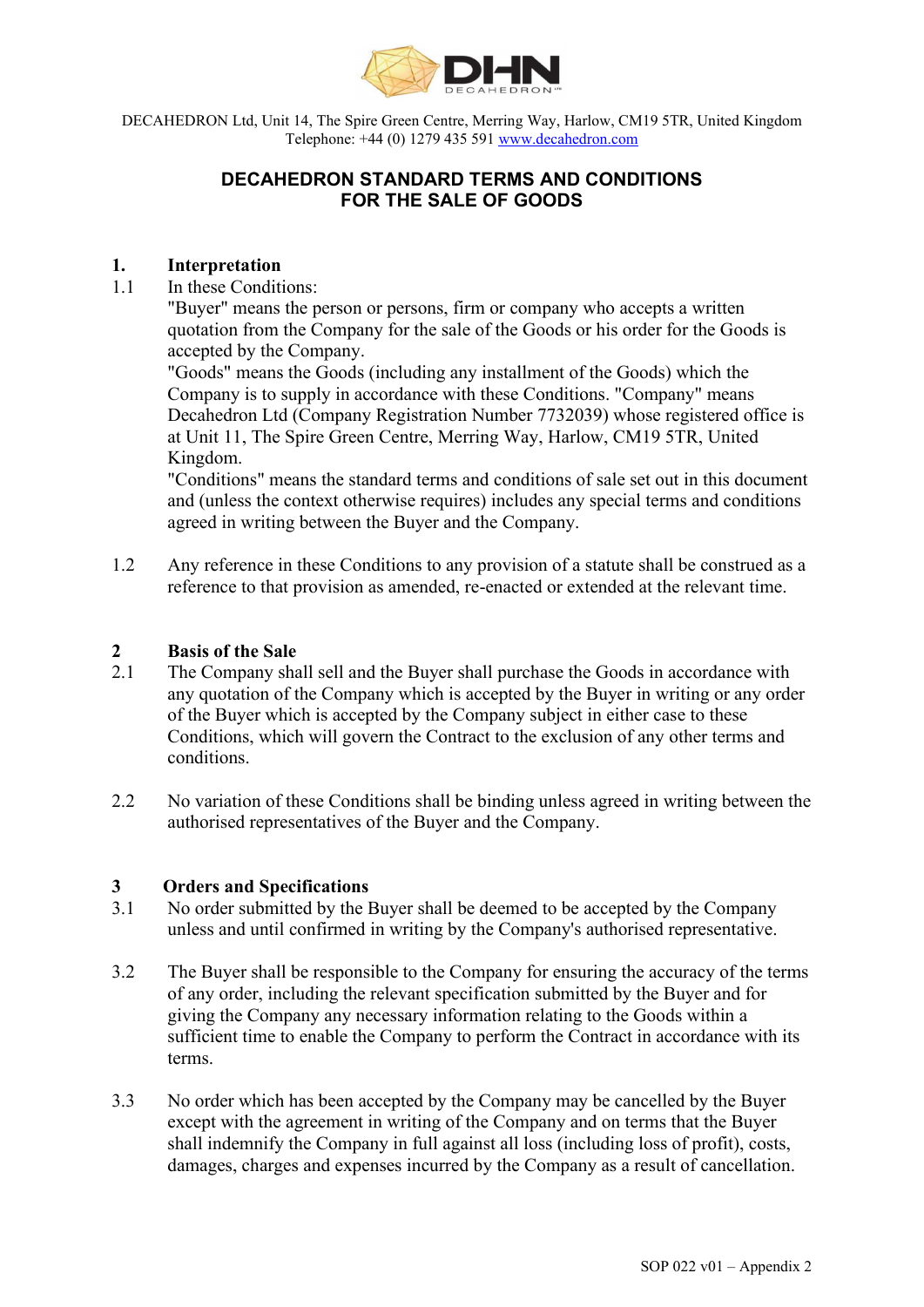

DECAHEDRON Ltd, Unit 14, The Spire Green Centre, Merring Way, Harlow, CM19 5TR, United Kingdom<br>Telephone: +44 (0) 1279 435 591 www.decahedron.com<br>Price of the Goods<br>1 The price of the Goods shall be the Company's quoted pr Telephone: +44 (0) 1279 435 591 www.decahedron.com

- DECAHEDRON Ltd, Unit 14, The Spire Green Centre, Merring Way, Harlow, CM19 51<br>
Telephone: +44 (0) 1279 435 591 www.decahedron.com<br>
4. Price of the Goods<br>
4.1 Price of the Goods shall be the Company's quoted price and is e<br> **EXAMPEDRON Ltd, Unit 14, The Spire Green Centre, Merring Way, Harlow, CM19 5TR, United Kingdom Telephone: +44 (0) 1279 435 591 <u>www.decahedron.com</u><br>
4.<br>
<b>4.** Price of the Goods shall be the Company's quoted price and is e applicable value added tax, which the Buyer shall be additionally liable to pay to the Company should value added tax in fact be payable.
- **EXAMEDRON Ltd, Unit 14, The Spire Green Centre, Merring Way, Harlow, CM19 STR, United Kingdom Telephone: +44 (0) 1279 435 591 <u>www.decahedron.com</u><br>
<b>4.**<br> **4. Price of the Goods** shall be the Company's quoted price and i **EXAMEDRON Ltd.** Unit 14. The Spire Green Centre. Merring Way, Harlow, CM19 5TR, United Kingdom Telephone: +44 (0) 1279 435 591 <u>www.decahedron.com</u><br>
4. Price of the Goods the Goods shall be the Company's quoted price and cost to the Company which is due to any factor beyond the control of the Company, any change in delivery date, quantities or specifications for the Goods which is requested by the Buyer or any delay caused by any instructions of the buyer. **EXECUTE THE SURVE CONSTRANCE THE SURVE CONSTRANCE THE CONSTRANCE THE CONSTRANCE THE CONSTRANCE THE CONSTRANCE CONSTRANCE (THE OF ORDER 4.1) The price of the Goods shall be the Company's quoted price and is exclusive of a From the price of the Spine Control of the Spine Cheen Centre, Merring Way, Harlow, CM19 5TR. United Kingdom Telephone: +44 (0) 1279 435 591 <u>www.decalaction.com</u><br>
4.<br>
<b>Frice of the Goods** shall be the Company's quoted pr The price of the Goods shall be the Company's quoted price and is exclusive of any applicable value added tax which the Buyer shall be additionally liable to pay to the Company should value added tax which the Buyer at any The Company reserves the right, by giving notice to the Buyer at any time before<br>delivery, to increase the price of the Goods to reflect any reasonable increase in the<br>cost to the Company which is due to any factor beyond separately and the customer shall pay such invoices in accordance with the customer shall pay state to the Goods to reflect any reasonable increase in the cost other Compary, any change in delivery date, quantities or spec
- time as if they form part of the price and shall be treated as such for the purpose of these Conditions. 5.3 Payment shall be made by the Buyer in the currency of the invoice, in full, within 30 days of the invoice due without state in the company shall be trace in the price of the Goods they are nevertheless payable by the B From the price of the Goods they are nevertheless payable by the Buyer at the same<br>time as if they form part of the price and shall be treated as such for the purpose of<br>these Conditions.<br>5.1 **Payment**<br>5.1 Until an approve

### 5. Payment

- request the Buyer to make payment against a pro-forma invoice and the goods will only be purchased on receipt of the funds.
- and Conditions. **Example 19** and the prior and state is stablished the company reserves the right to the contract the Buyer to make payment against a pro-forma invoice and the goods will request the Buyer to make payment against a pro-fo **Payment**<br>
Until an approved Credit Account is established the company reserves the right to<br>
request the Buyer to make payment against a pro-forma invoice and the goods will<br>
only be purchased on receipt of the funds.<br>
W
- days of the invoice date without set-off or counterclaims.
- other right or remedy available to the Company. the Company shall be entitled to:
	- supplied under any other contract) as the Company thinks fit.
- Solar be entitled to:<br>Buyer,<br>Goods (or Goods<br>it.<br>nt) on the amount<br>c base rate from time<br>ng treated as a full<br>oint determined by the<br>SOP 022 v01 Appendix 2 r where the Buyer to make payment against a fore-proma invoice and the goods will<br>Until an approved Credit Account is established the company reserves and the goods will<br>solve be purchased on receipt of the funds.<br>Where go n an epproor to content to exact the Buyer in the company is used to be goods will<br>yest the Buyer to make payment against a pro-forma invoice and the goods will<br>ye purchased on receipt of the funds.<br>For goods are delivered to time, until payment in full is made (a part of a month being treated as a full month for the purpose of calculating interest). 6.1 Delivery and the Buyer in the currency of the invoice, in full, within 30 days of the invoice date without set-off or counterclaims.<br>
5.4 If the Buyer fails to make any payment on the due date than, without prejudice 5.3 Payment shall be made by the Buyer in the currency of the invoice, in full, within 30 days of the invoice date without set-off or counterclaims.<br>
14 the Buyer fails to make any payment on the due date than, without pr

### 6. Delivery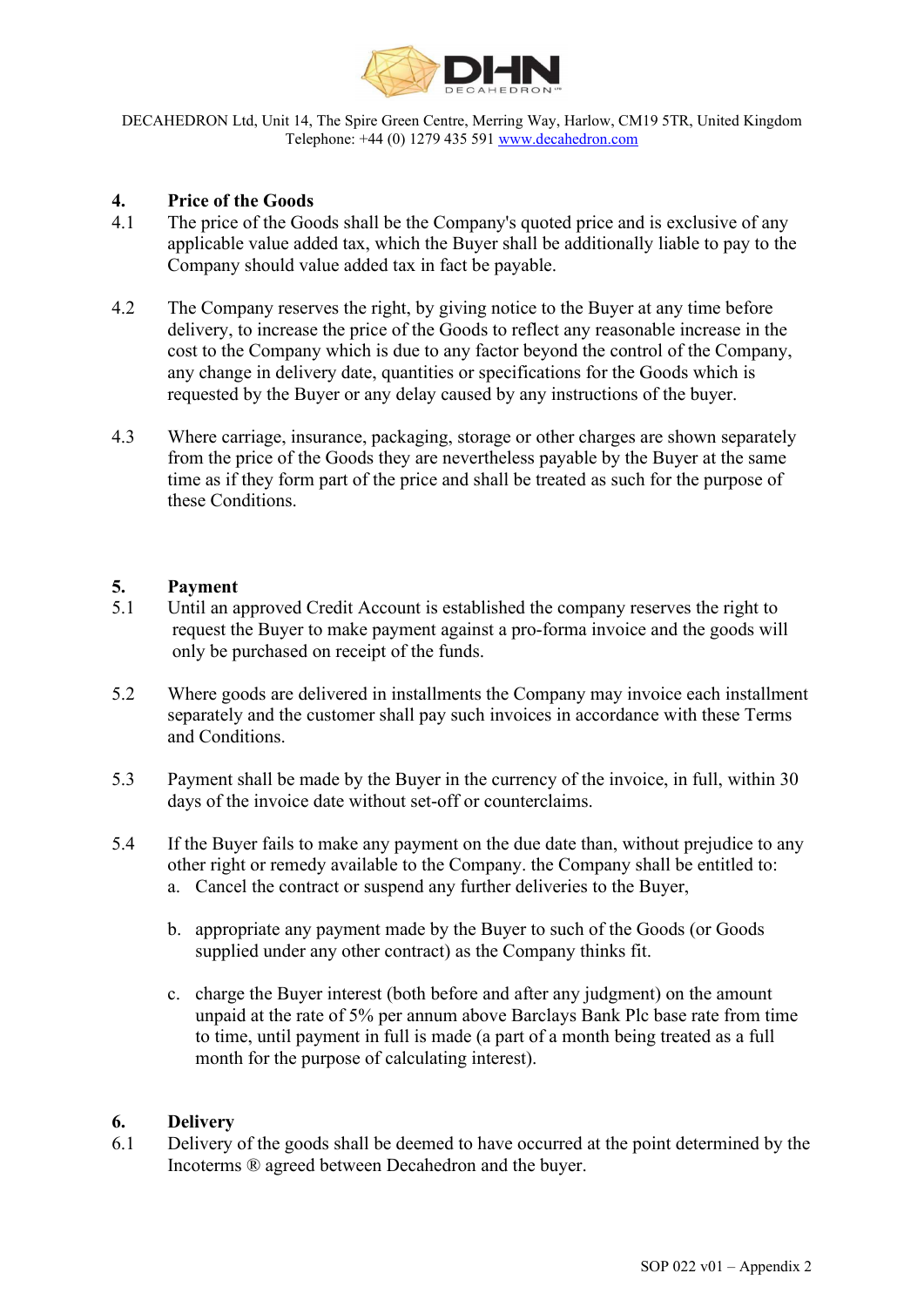

Telephone: +44 (0) 1279 435 591 www.decahedron.com

DECAHEDRON Ltd, Unit 14, The Spire Green Centre, Merring Way, Harlow, CM19 5TR, United Kingdom<br>
Telephone: +44 (0) 1279 435 591 <u>www.decahedron.com</u><br>
2 Where the Goods are to be delivered in installments, each delivery sha **EXECUTE ARTLE CONSTRANT CONSTRANT CONSTRANT CONSTRANT CONSTRANT CONSTRANT CONSTRANT CONSTRANT CONSTRANT CONSTRANT CONSTRANT CONSTRANT WE SERVED AND STRUCT WHERE A SEPARATE CONSTRANT ON SERVED AND CONSTRANT CONSTRANT CONST**  separate contract and failure by the Company to deliver any one or more of the **IDECAHEDRON Ltd, Unit 14, The Spire Green Centre, Merring Way, Harlow, CM19 5TR, United Kingdom**<br>
Telephone: +44 (0) 1279 435 591 <u>www.decahedron.com</u><br>
6.2 Where the Goods are to be delivered in installments, each deliver of any or more instalments shall not entitle the Buyer to treat the Contract as a whole as repudiated. **1.2.**<br> **EXECUTE THE SPACE ALTE DRAMEL SECUTE ON THE SPACE ALTE DRAMEL SECUTE THE SPACE STATE ONCE THE SPACE STATE ONCE THE SPACE STATE ON SEPARATE SPACE SUPPOSE SERVE AND SPACE SPACE SPACE SPACE SPACE SPACE SPACE SPACE SP PECAHEDRON Ltd, Unit 14, The Spire Green Centre, Merring Way, Harlow, CM19 5TR, United Kingdom<br>
Telephone: +44 (0) 1279 435 591 <u>www.decahedron.com</u><br>
7.1 Where the Goods are to be delivered in installments, each delivery** 

- goods from the sellers Premises.
- **1.2** DECAHEDRON Ltd, Unit 14, The Spire Green Centre Are in new week.<br>
7.2 Notice Replace:  $+4(0)$  1279 435 591 <u>www.decahedron.com</u><br>
6.2 Where the Goods are to be delivered in installments, each delivery shall constitute of these Conditions, the legal and beneficial title in the Goods shall not pass to the Buyer until the Company has received in cash or cleared funds payment in full of the price of the Goods and all other Goods agreed to be sold by the Company to the Buyer for which payment is then due. The sum of the second in the selective of the beneficial title in the separate contract and failure by the Company to deliver any one or more of the instalments in accordance with these Conditions or any claim by the Buye For the Goods are to be delivered in installments, each delivery shall constitute a<br>separate contract and failure by the Company to deliver any one or more of the<br>instalments in accordance with these Conditions or any cla **1. Risk and Property**<br>
1.1 Risk of damage to or loss of the Goods shall pass to the Buyer up<br>
1.1 Risk of damage to or loss of the Goods shall pass to the Buyer up<br>
1.2 Notwithstanding delivery and the passing of risk **8.1 Risk and Property**<br>
8.1 Risk of damage to or loss of the Goods shall pass to the Buyer upon collection of the<br>
goods from the sellers Premises.<br>
8.1 Solid manus of these Conditions, the legal and beneficial title i 8.2 Notwithstanding delivery and the passing of risk in the Goods, or any other provision<br>of these Conditions, the legal and beneficial title in the Goods shall not pass to the<br>Buyer until the Company has received in each
- shall be entitled at any time to require the Buyer to deliver the Goods to the Company and if the Buyer fails to do so forthwith, to enter upon any premises of the Buyer or any third party where the Goods are stored and repossess the Goods. 1.3 Where the discovers of the company in extraction of the Condition 8.2 above, the Company shall be entitled at any time to require the Buyer to deliver the Goods to the Company and if the Buyer fails to do so forthwint,

- terms implied by statute or common law are excluded to the fullest extent permitted by law.
- the Goods or their failure to correspond with specification shall be notified to the Company within 3 days from the date of delivery or within a reasonable times discovery of the defect or failure.
- the Company shall be entitled to replace the Goods free of charge or at the Company's sole discretion, refund to the Buyer the price of the Goods but the Company shall have no further Liability to the Buyer.
- Condition 8.2 above,<br>ge or at the Company's<br>he Company shall<br>pany's negligence, the<br>ssentation. or any<br>on law, or under the<br>nage (whether less of<br>nential compensation<br>of the Goods or their<br>conditions. 8.4 Except in the Company single of death or personal injury caused by the Company's negligence, the Company shall not be contribuilty of the Buyer fails to do so forthwith, to enter upon any premises of the Buyer or any t Company shall not be liable to the Buyer by reason of any representation. or any implied warranty, condition or other term, or any duty at common law, or under the express terms of the Contract, for any consequential loss or damage (whether less of profit or otherwise), costs, expenses or other claims for consequential compensation What what we was considered in these Conditions, all warranties, conditions or other terms implied by statute or common law are excluded to the fillest extent permitted by law.<br>Any claim by the Buyer which is based on any use or resale by the Buyer except as expressly provided in these Conditions.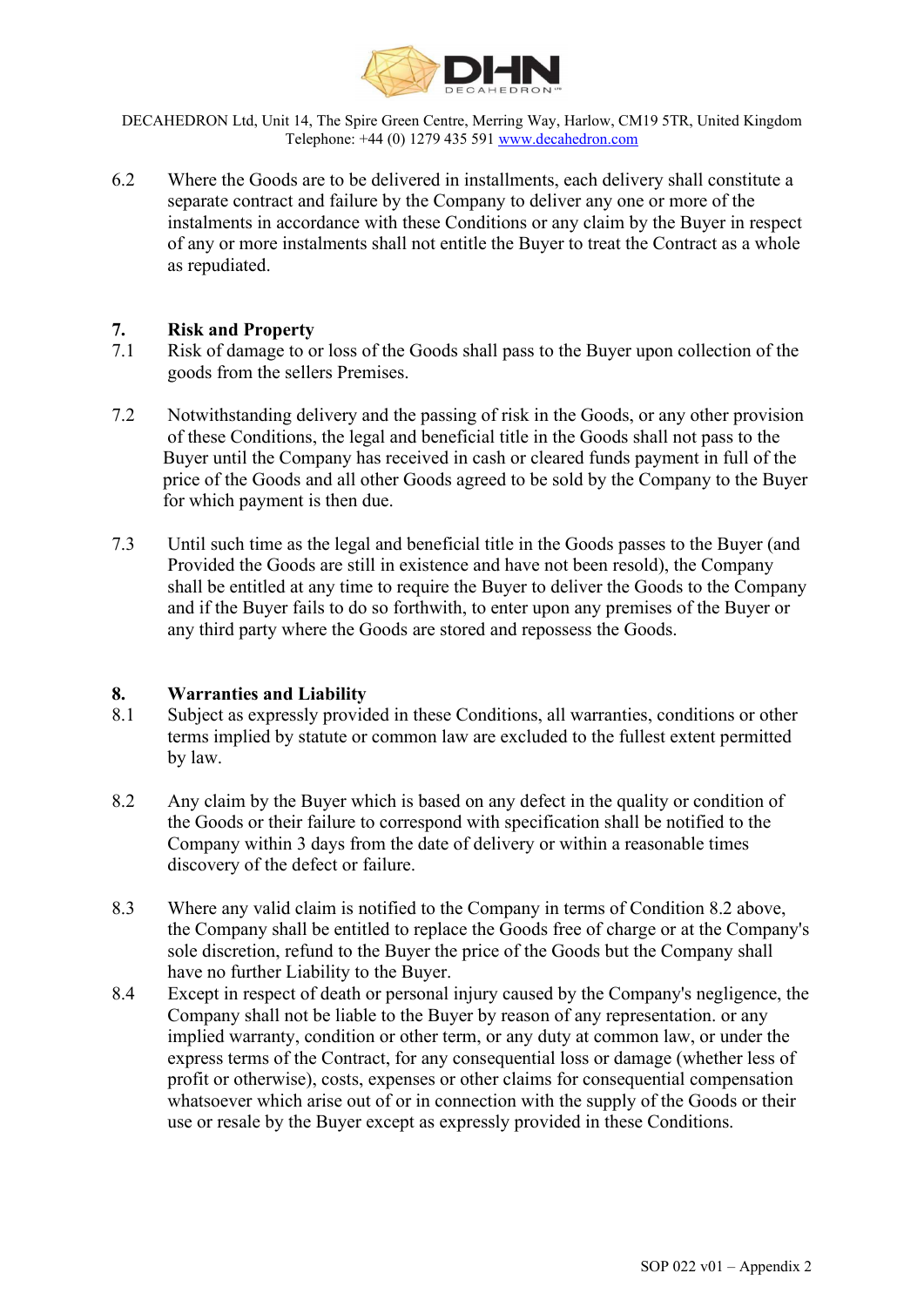

Telephone: +44 (0) 1279 435 591 www.decahedron.com

DECAHEDRON Ltd, Unit 14, The Spire Green Centre, Merring Way, Harlow, CM19 5TR, United Kingdom<br>
Telephone: +44 (0) 1279 435 591 <u>www.decahedron.com</u><br>
5 The Company shall not be liable to the Buyer or be deemed to be in bre **EXECT DECAHEDRON Ltd, Unit 14, The Spire Green Centre, Merring Way, Harlow, CM19 5TR, United Kingdom**<br>
Telephone: +44 (0) 1279 435 591 <u>www.decahedron.com</u><br>
8.5 The Company shall not be liable to the Buyer or be deemed to HEDRON Ltd, Unit 14, The Spire Green Centre, Merring Way, Harlow, CM19 5TR, United Kingdom<br>The Company shall not be liable to the Buyer or be deemed to be in breach of the<br>Contract by reason of any delay in performing, or Company's obligations in relation to the Goods, if the delay or failure was due to any cause beyond the Company's reasonable control (including prohibitions or measures **FEDRON Ltd, Unit 14, The Spire Green Centre, Merring Way, Harlow, CM19 5TR, United Kingdom**<br>The Company shall not be liable to the Dyev decahedron.com<br>The Company shall not be liable to the Dyer or be decement to be in br regulations or embargoes, strikes, lock-outs or other industrial action or trade disputes, difficulties in obtaining raw materials, labour fuel, pans and machinery, power failure or breakdown of machinery). **19.1 DECAHEDRON Ltd**, Unit 14, The Spire Green Centre, Merring Way, Harlow, CM19 51<br>
8.5 The Company shall not be liable to the Buyer or be deemed to be in<br>
contract by reason of any delay in performing, or any failure to **19.1**<br> **DECAHEDRON Ltd, Unit 14, The Spire Green Centre, Merring Way, Harlow, CM19 51**<br>
8.5 The Company shall not be liable to the Buyer or be deemed to be in<br>
Contract by reason of any delay in performing, or any failure **EXECTS ANDEL THE SET ANDEND THE SET AND THE SET AND THE SUPPOSE THE COMPAT THE SUPPOSE COMPAT THE COMPAT SHOW AS SUPPOSE AND THE SUPPOSE AND A COMPAT SHOW COMPAT SHOW IN THE SUPPOSE AND A SUPPOSE ANY SUPPOSE SUPPOSE AND T** RON Ltd, Unit 14, The Spire Green Centre, Merring Way, Harlow, CM19 5TR, United Kingdom<br>
Telephone: -144 (0) 1279 435 591 <u>www.decahedron.com</u><br>
Company shall not be liable to the Buyer or be deemed to be in breach of the<br> c. Company shall not be liable to the Buyer or be decemed to be in breach of the tract by reason of any delay in performing, or any failure to perform, any of the propary's obligations in relation to the Gooks, if the dela ment to the most control of the buyer; or a control of the buyer; or any diality of restorman of any delay in performing, or any failure to perform, any of the hy's obligations in relation to the Goods, if the delay or fai meant of the property or seasons of the buyer meant of the Buyer and product of the Buyer and the Buyer and the Buyer meantal, or local authority import or experimental and in the part of any Governmental, or local authori e. the Company reasonable control (including prohibitions or measures<br>be beyond the Company's reasonable control (including prohibitions or measures<br>ny kind in the part of any Governmental, or local authority import or ex

- - subject to an administration order or (being an individual or firm) become bankrupt or (being a company) goes into liquidation (otherwise than for the purposes of amalgamation or reconstruction); or
	- property or assets of the Buyer: or
	-
	-
	- about to occur in relation bathe Buyer and notifies the Buyer accordingly
- 1. **In the more to the more is the more in the more in the more in the more to any other than the compact applies in obtaining raw materials, labour fuel, pans and machinery, power failure or breakdown of machinery).<br>
9. I**  Company, the Company shall be entitled to cancel the Contract or suspend any further deliveries under the Contract without any liability to the Buyer and If the Goods have been delivered but not paid for the price shall become immediately due and payable notwithstanding any previous agreement or arrangement to the contrary. 10. The Musical matrix and the Diversion of the Buyer shall be the Company pracess, or threaten to cease to carry on business; or the Company reasonship apprehends that any of the events mentioned above is<br>
20. The Europan 9.2 If this Clause applies, without prejudice to any other right or remedy available to the Connary, the Company shall be entitled to cancel the Contract or suspend any further deliveries under the Contract without any li

### 10. General

- 10.1 Any notice required or permitted to be given by either party to the other under these Conditions shall be in writing addressed to that other party at its registered office or such other address as may at the relevant time have been notified pursuant to this provision to the party giving the notice.
- considered as a waiver of any subsequent breach of the same or any other provisions.
- S registered office or<br>d pursuant to this<br>ne Buyer shall be<br>r any other provisions.<br>uthority tribe invalid<br>visions of these<br>not be affected<br>arties submit to the<br>SOP 022 v01 Appendix 2 10.3 If any provision of these Conditions is held by any competent authority tribe invalid or unenforceable in whole or in part the validity of the other provisions of these thereby.
- 10.4 The contract shall be governed by the law of England and the parties submit to the exclusive jurisdiction of the English courts.